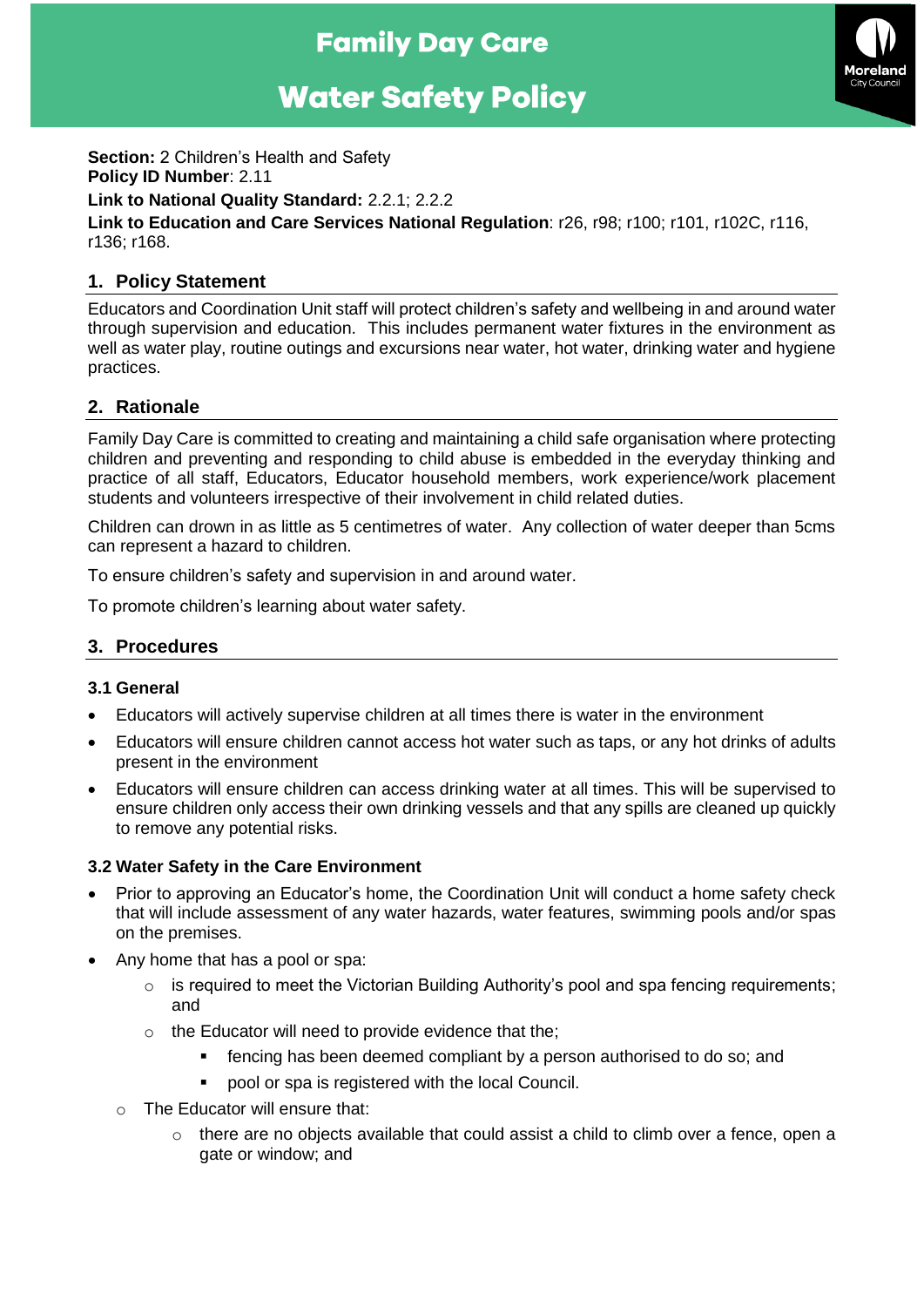

- o Resuscitation instructions are permanently attached to a fixture within the pool area; and
- o Pool filters are inaccessible to children.
- Any other permanent water hazards or water features must be made either inaccessible to children or covered so that children can't access or fall into them.
- Any items in the home such as buckets or pet water bowls must be stored where children cannot access them.
- Any premises adjacent to the Educators home that could provide access to any water hazards (such as dams, swimming pools, spas or fishponds), shall be made inaccessible with an effective barrier or fence. Gates should be secured with a lock or latch that children cannot open.

#### **3.3 Water activities in the Children's Program**

- Water play is an essential sensory experience and an important learning activity that promotes children's development and assists them to understand safety and awareness. When undertaking water activities with children the Educator will assess any potential risk and put controls in place to manage these. During water activities the Educator will:
	- o actively supervise children at all times; and
	- o ensure any outdoor water activity is appropriately shaded; and
	- $\circ$  ensure appropriate hygiene practices are followed; such as children not drinking the water they are playing with; and
	- $\circ$  take the opportunity to teach children about safety around water and respect for others, for example, not to splash others if they don't like it, to avoid eyes when splashing and to walk carefully on wet, slippery surfaces; and
	- o consider sustainability of water when planning and implementing the activities.
- Any vessels used in play, such as buckets, containers, paddling pools, which can store water must be emptied after used and stored where they cannot gather water or where children cannot access them.
- When taking children on an excursion or routine outing that is near water the Educator must ensure the risk assessment contains details as to how this hazard will be managed.
	- $\circ$  If there is an excursion to a place where there is significant water hazard there must be:
		- One adult for each child under the age of three years.
		- One adult for each two children over three years.
- The Educator will not take children on activities that include swimming.
- The Educator will not supervise swimming lessons for children in care or their own children during the hours they are providing Family Day Care.

#### **3.4 Bathing Children**

- If bathing young children, the Educator must supervise them at all times. The following must be considered
	- o Supervision of the child in the bath
	- $\circ$  Supervision of any children in care that are not in the bath
	- $\circ$  Privacy and dignity of the child in the bath
- There may be times when there are older (primary aged) children in overnight care. These children may require a bath or shower. The Educator will consider the management of this on a case by case basis to ensure the safety of the child while respecting their privacy and dignity in